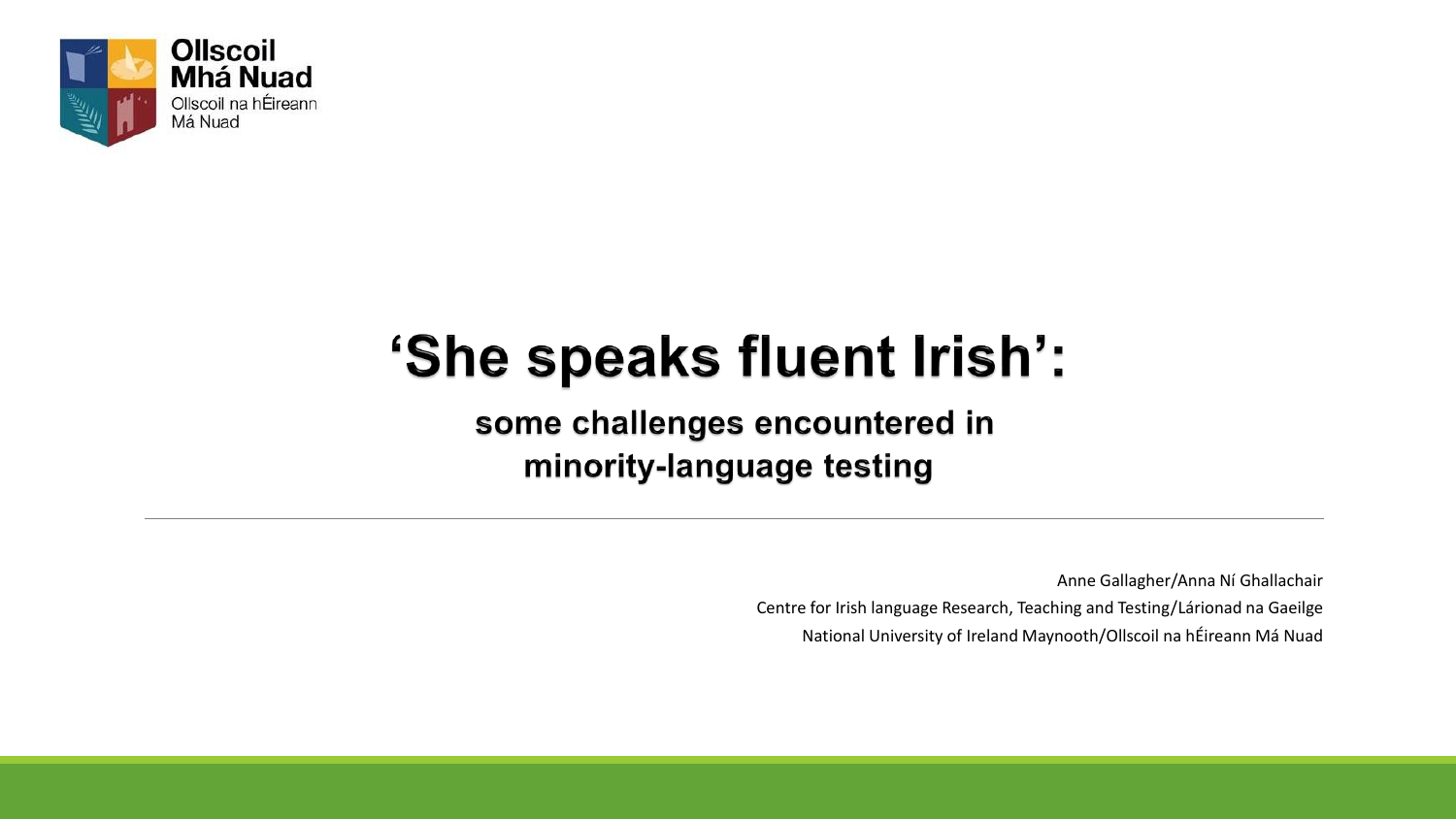## **Overview**

- ❑ What is a minority language?
- ❑ Profile of a minority language
- ❑ Anatomy of a minority language: Irish
- ❑ Issues for learners/test takers?
- ❑ What is plurilingualism?
- ❑ Native speaker competence?
- ❑ The tyranny of the native speaker?

#### ❑ Questions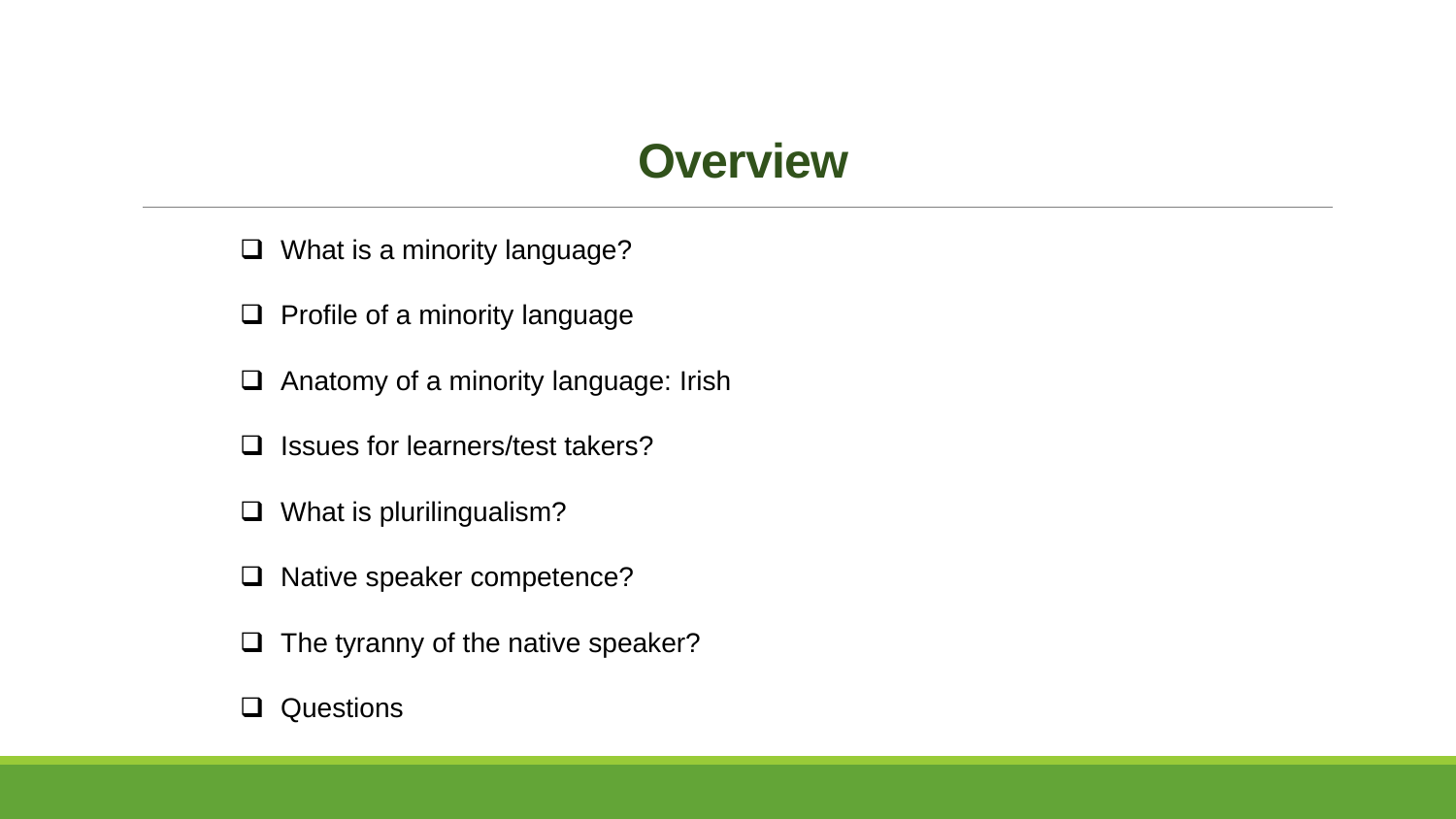# **Definition of a minority language**

### ❑ **Article 1 – Definitions**

*For the purposes of this Charter: "regional or minority languages" means languages that are:* 

- *(i) traditionally used within a given territory of a State by nationals of that State who form a group numerically smaller than the rest of the State's population; and*
- *(ii) different from the official language(s) of that State;*

*it does not include either dialects of the official language(s) of the State or the languages of migrants;*

European Charter for Regional or Minority Languages, Strasbourg

❑ Many other definitions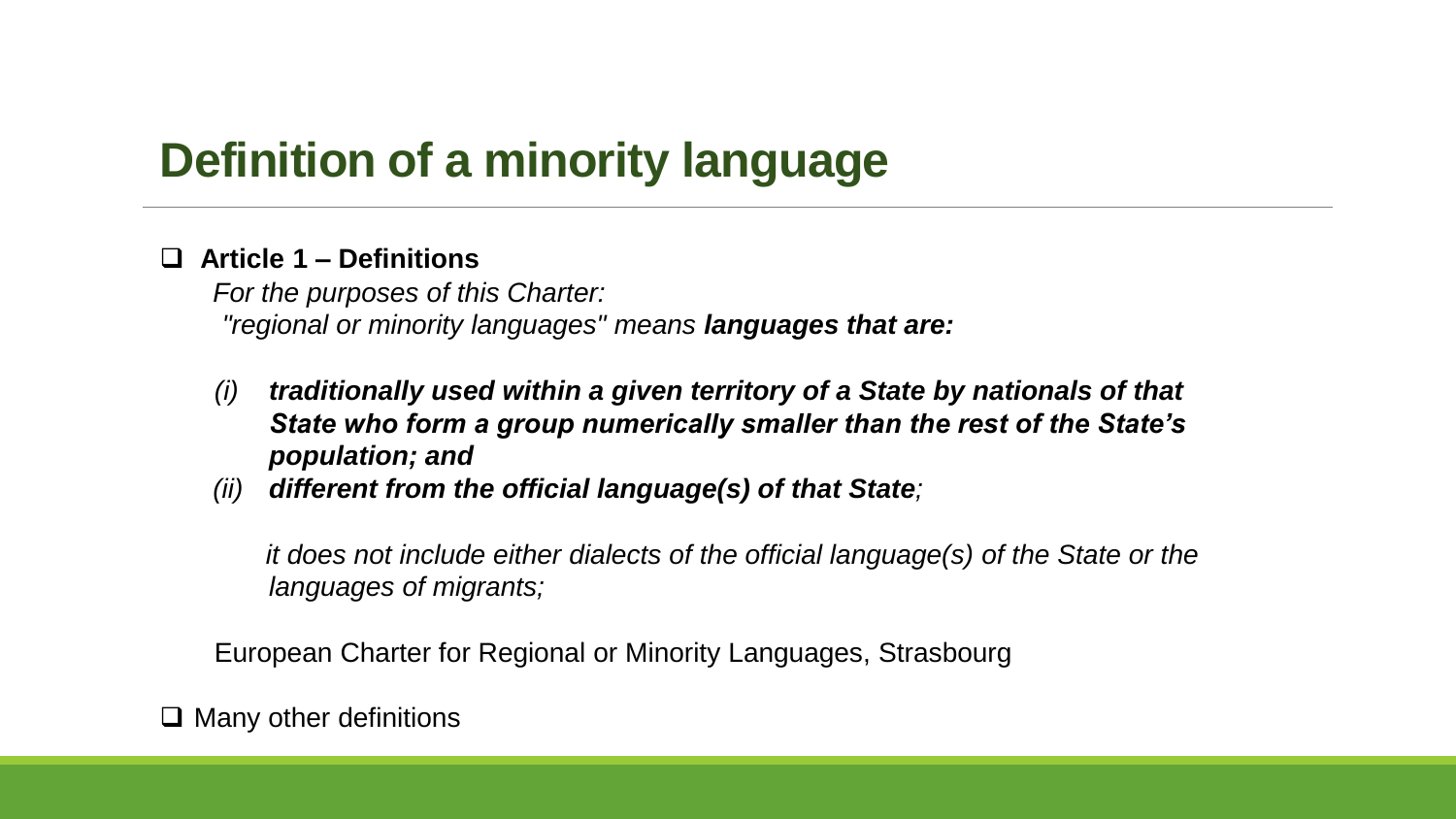# **Profile of a minority language**

❑ *The demographic situation of such regional or minority languages varies greatly, from a few thousand speakers to several million, and so does the law and practice of the individual States with respect to them. However, what many have in common is a greater or lesser degree of precariousness. Moreover, {…} nowadays the threats facing these regional or minority languages are often due at least as much to the inevitably standardising influence of modern civilisation and especially of the mass media as to an unfriendly environment or a government policy of assimilation.*

Explanatory Report to the European Charter for Regional or Minority Languages, Strasbourg, 5.11.92.

❑ Most of today's European languages are, to some extent, subject to this standardising influence of modern civilisation and the mass media (globalisation), and in many cases, if not all, this standardising influence takes the form of English.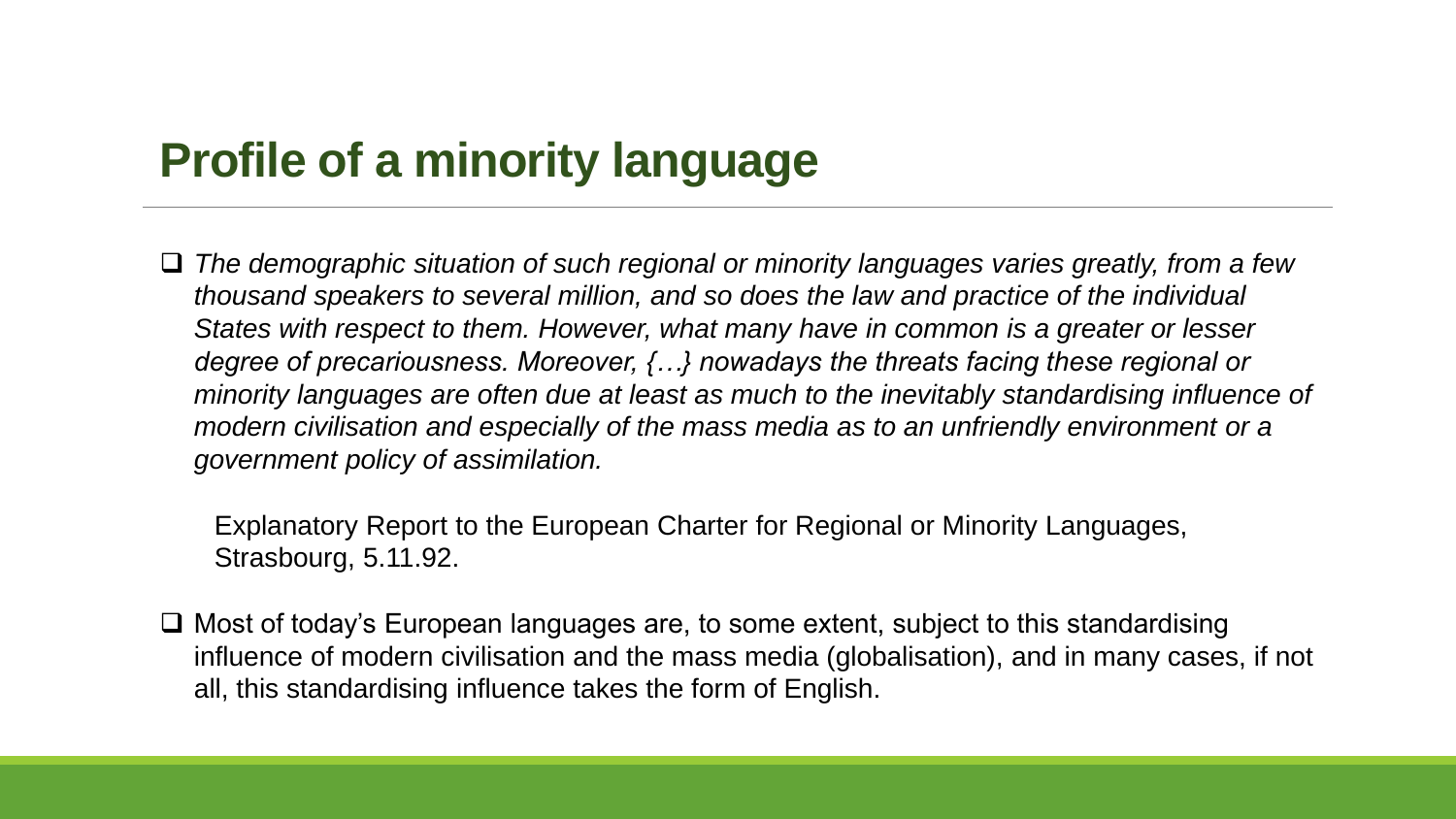# **Profile of a minority language**

❑ All languages share features typically associated with minority languages

❑ Every language is a minority language somewhere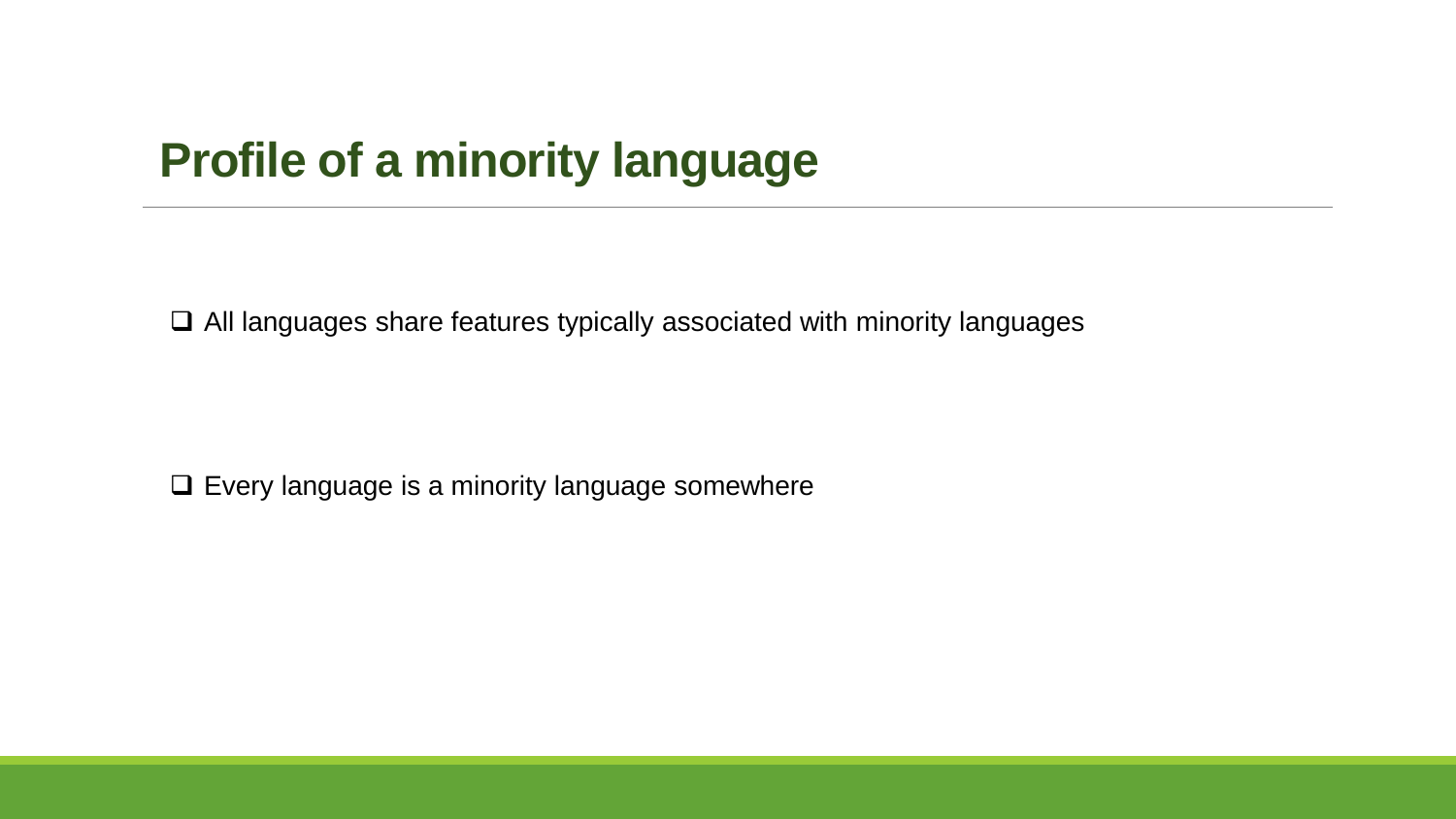# **Anatomy of a minority language: Irish**

- ❑ Ireland is a multilingual country: 212 languages used daily (Census 2016)
- ❑ Irish, which belongs to a different language family to English, remains one of these languages.
- ❑ Despite centuries of predicting the demise of the language, crucially, the last native speaker of Irish has not yet been born.
- ❑ Over the centuries, the ways and contexts in which we use Irish have changed as society itself changes.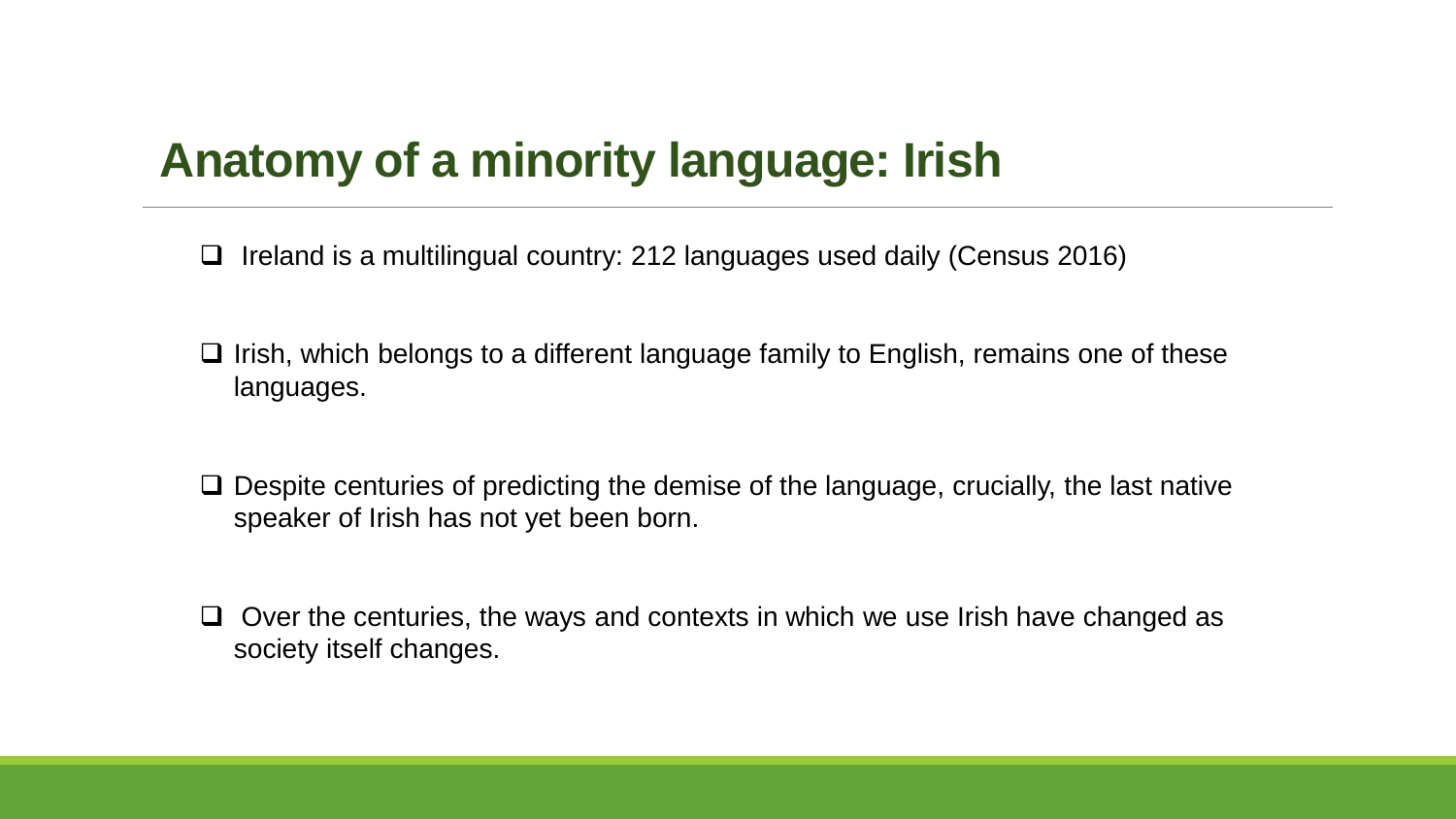# **Anatomy of a minority language: Irish**

- ❑ Irish belongs to the Celtic branch of Indo-European languages, the other Celtic languages being Scots Gaelic, Manx, Welsh, Breton and Cornish.
- $\Box$  The earliest inscriptions in Ogham date from 4<sup>th</sup> Century BC: Irish is the oldest written language in Europe still used as a vernacular
- ❑ Following the English conquest there was a gradual policy-driven shift towards the English language.
- ❑ Article 8 of the 1937 Constitution states "The Irish language as the national language is the first official language. The English language is recognised as the second official language."
- ❑ Irish state language policy: "the maintenance of the Irish-speaking community in the Gaeltacht; the promotion/revival of Irish in the overwhelmingly English-speaking country, through the education system (acquisition planning); ensuring basic competence in Irish on the part of those working in the public service (status planning), and standardizing and modernizing the language itself (corpus planning)"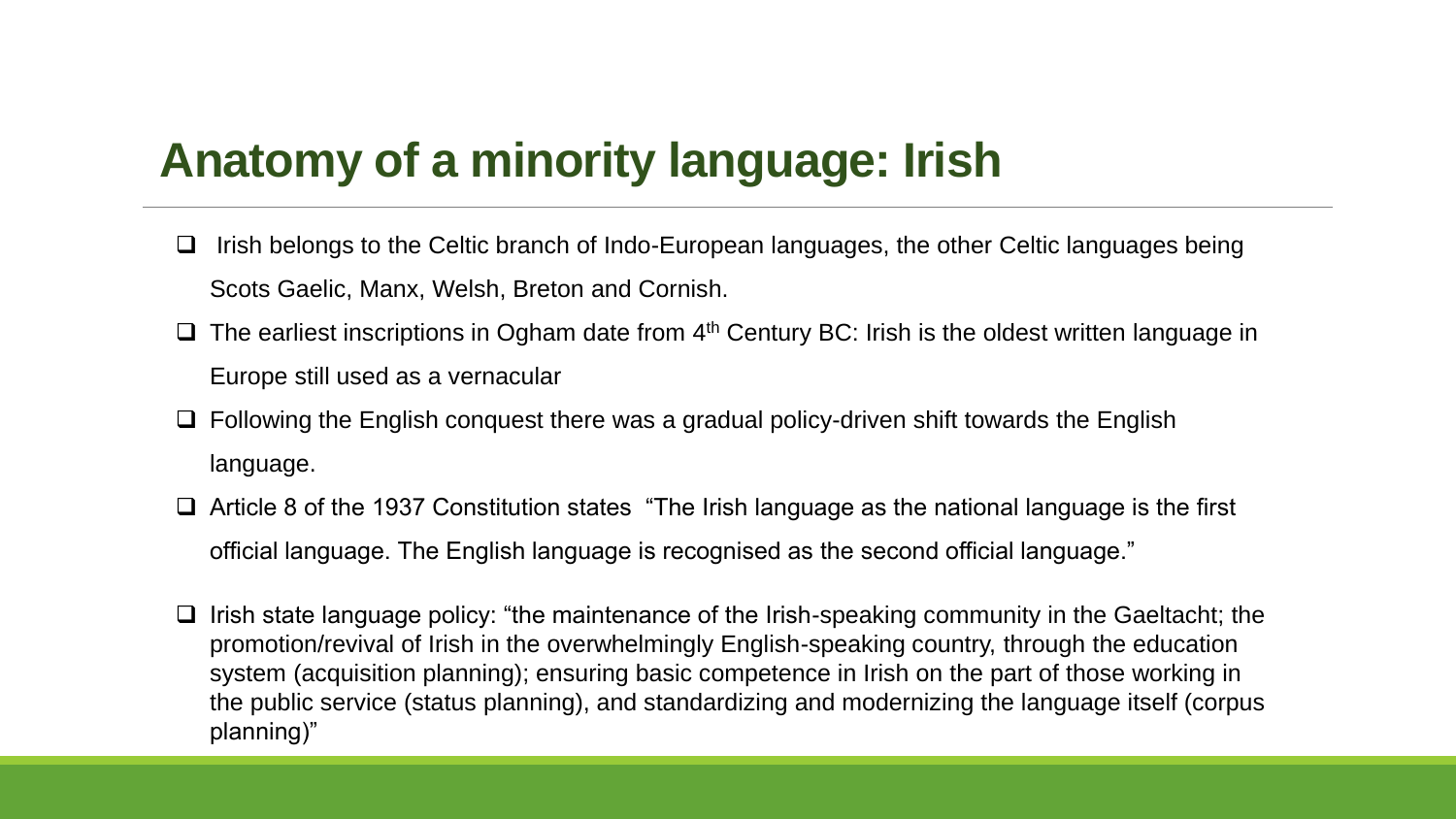## **Celtic countries**

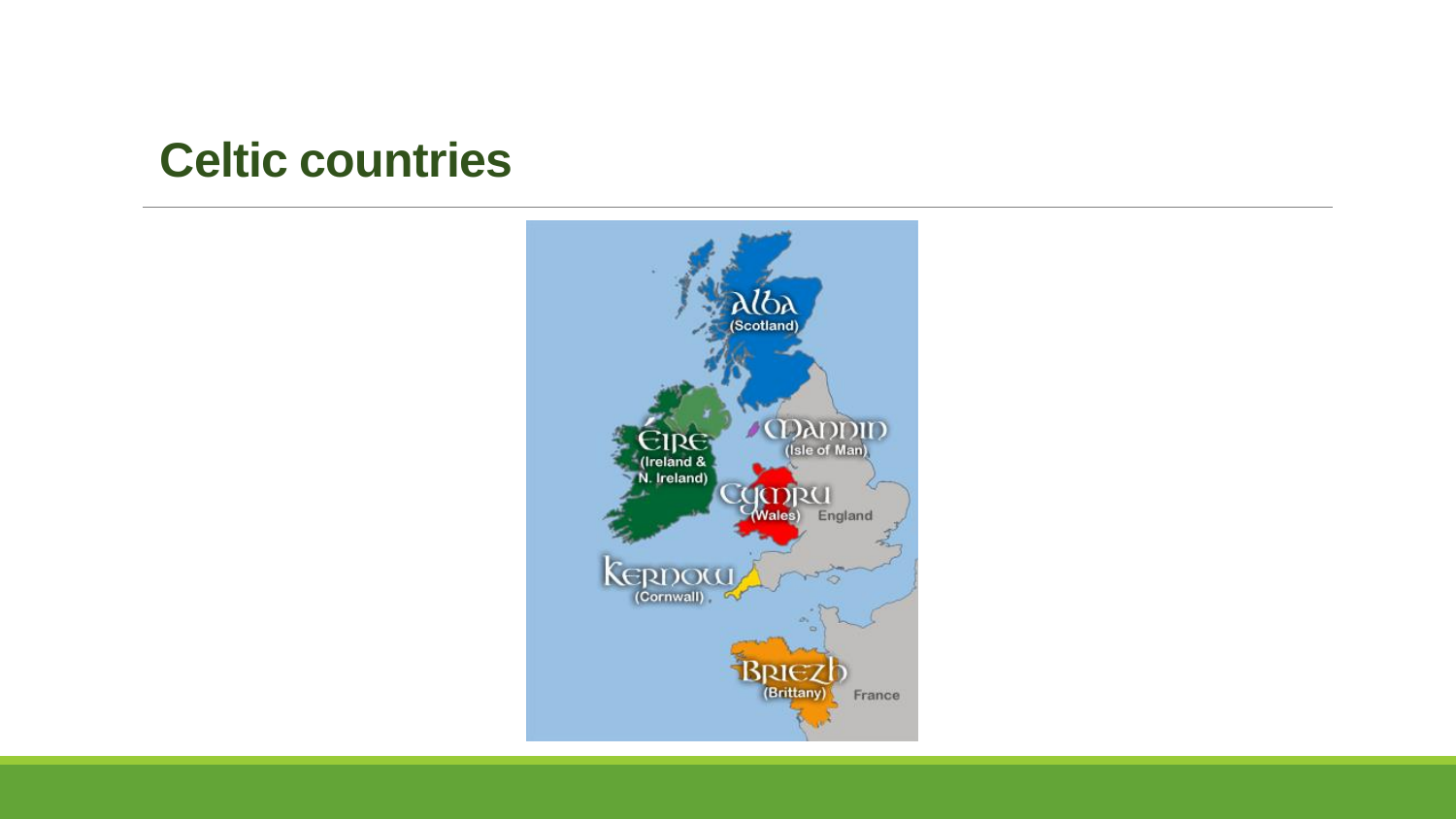# **Language decline**



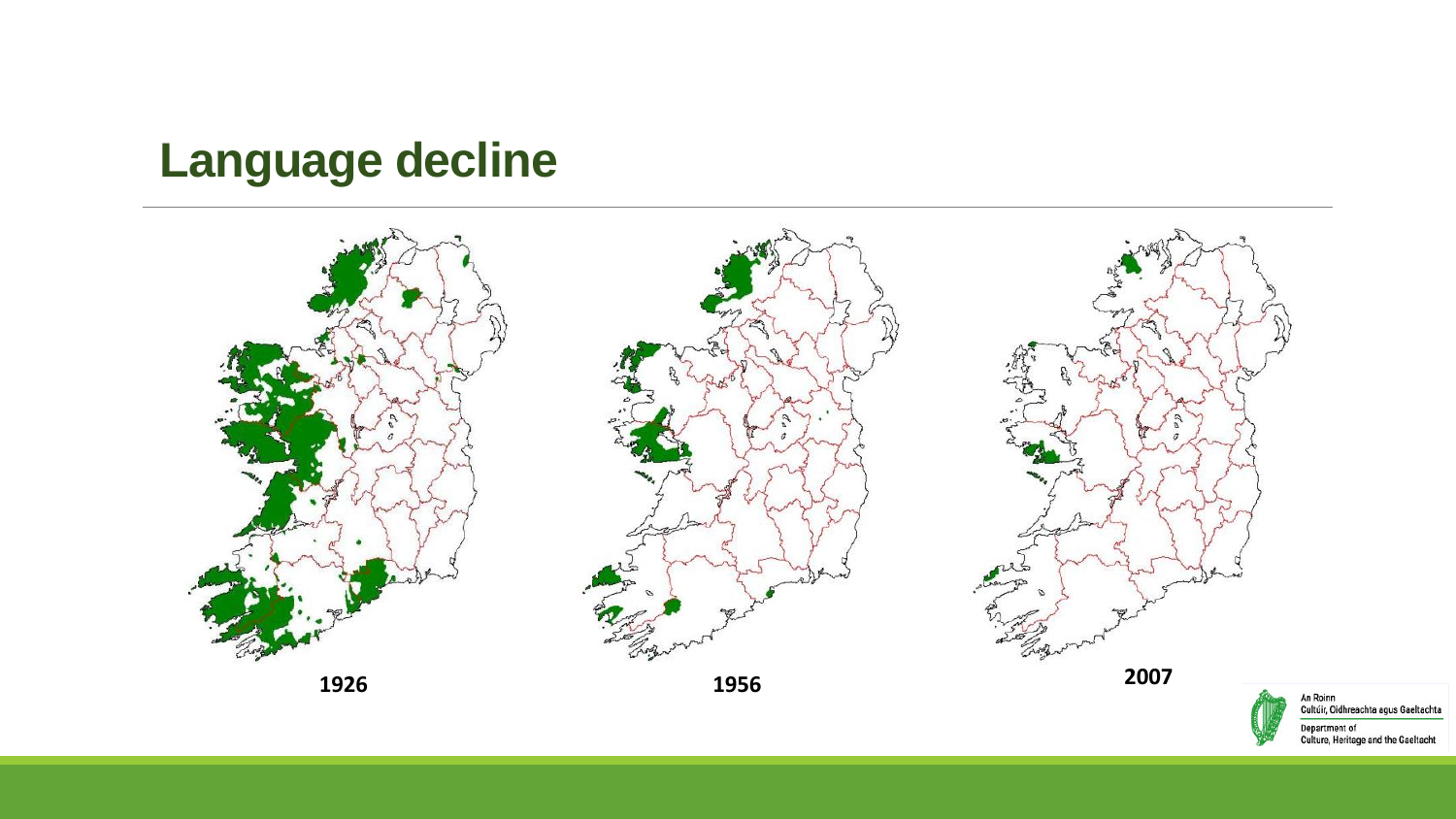# **Irish today**

- ❑ The study of Irish is compulsory throughout the school-going period from 4 to 18 years.
- ❑ A thriving Irish-medium school system
- ❑ Total number of persons (aged 3 and over) who can speak Irish: 1,761,420, (39.8%). 418,420 never spoke it,558,608 indicated they only spoke it within the education system.
- ❑ Of the remaining group, 586,535 persons indicated they spoke Irish less often than weekly, 111,473 spoke weekly while just 73,803 persons spoke Irish daily.
- ❑ Daily Irish speakers tended to be better educated than the general population with 49 per cent holding a third level degree or higher compared with just 28.5 per cent for the population generally.
- $\Box$  So the first official language of Ireland is spoken on a daily basis by only a small minority of the population.
- ❑ The language struggles in a country, even a world, dominated by the second national language, English.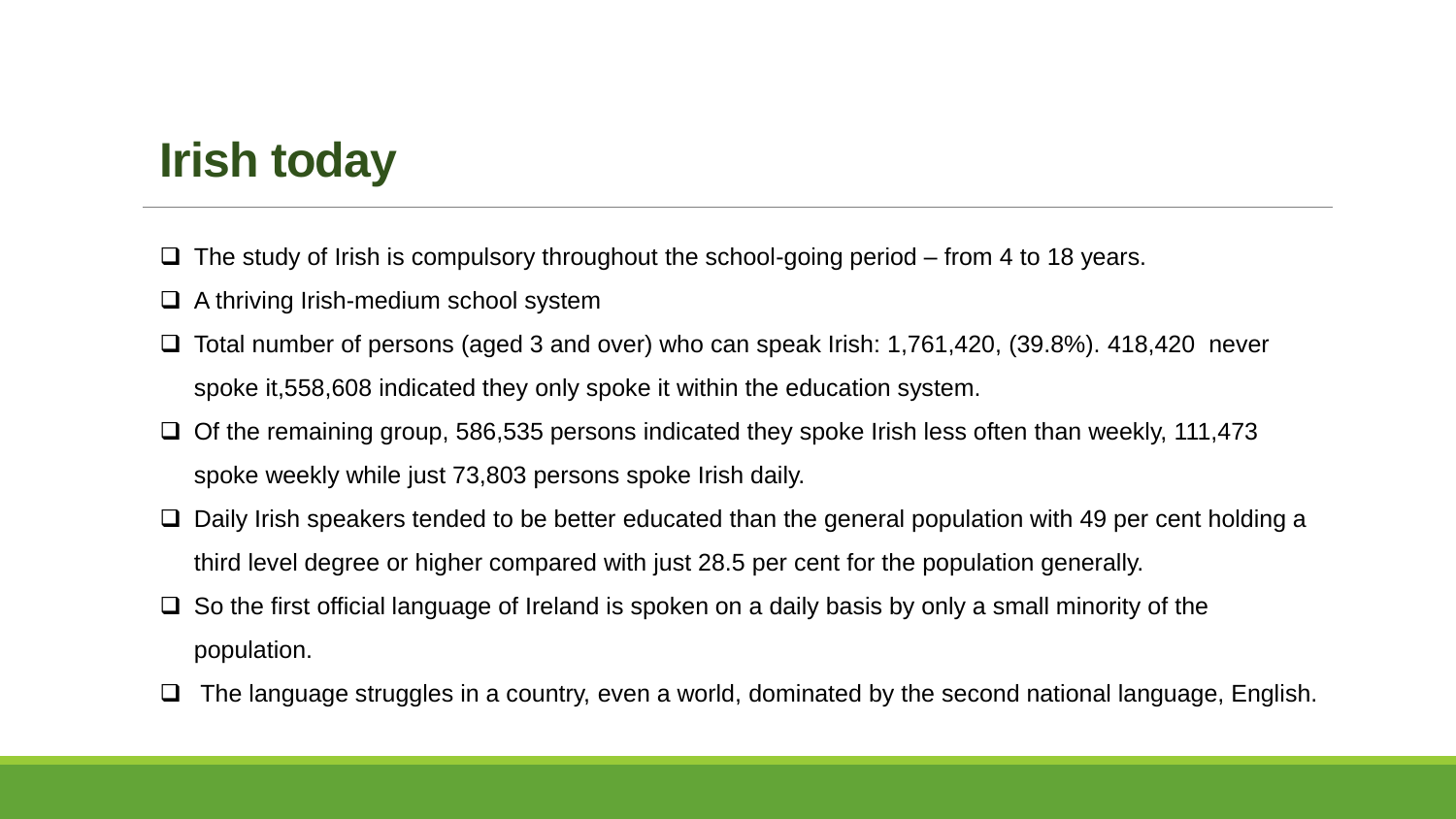## **Issues for learners/test takers**

- ❑ Irish is almost excluded from certain language domains: science, technology and business
- ❑ Many native speakers have difficulty writing the language
- ❑ Rote learning is a feature of the education system
- ❑ Learner knowledge is often limited to the receptive skills (Gaelic chú an mhinisteir)
- ❑ Speakers from total immersion programmes often use what is sometimes called 'immersionspeak', a variety of the language heavily calqued on English
- ❑ Use of English in place of neologisms
- ❑ Decline in reading is a general problem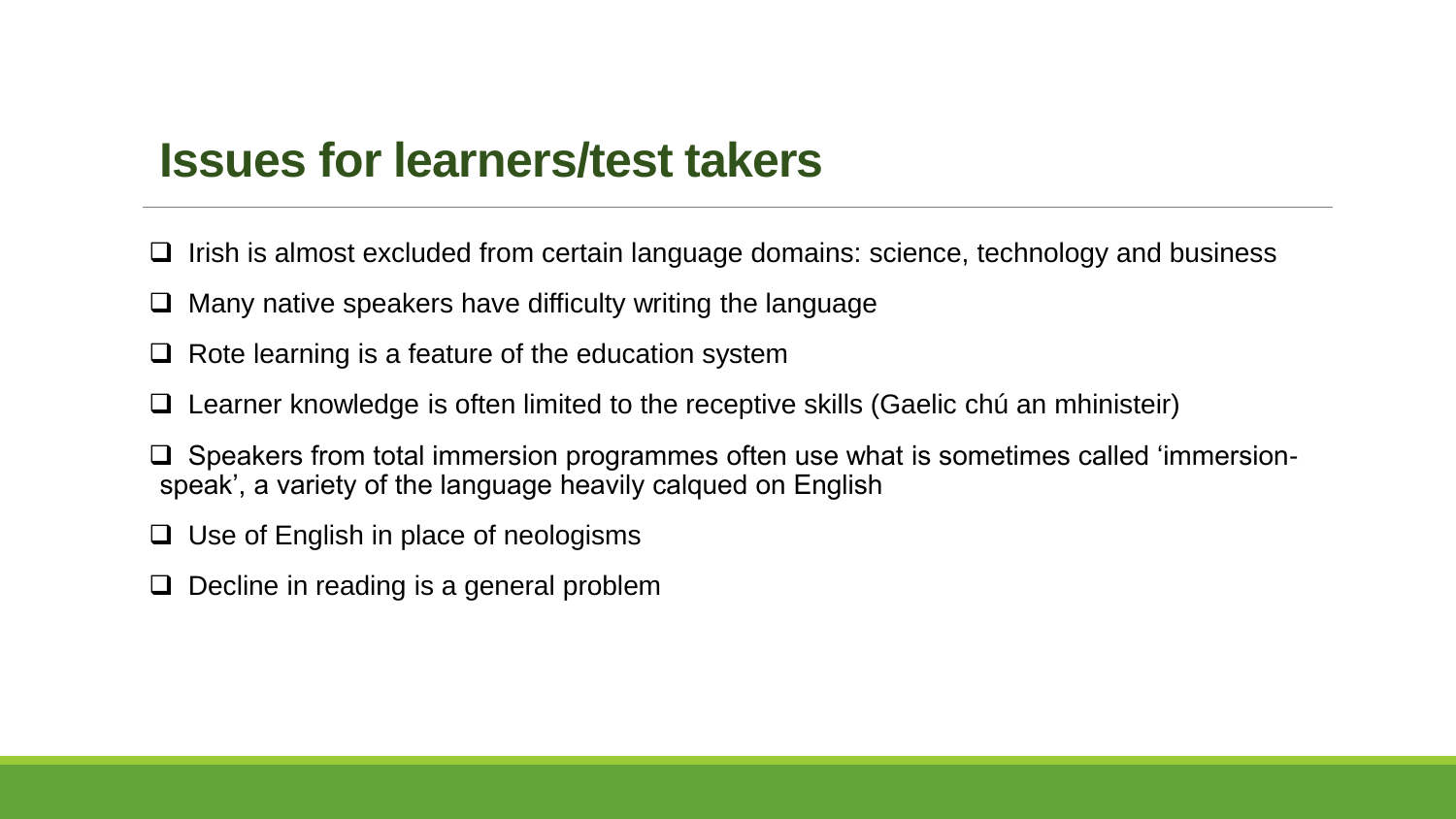## **Ideal of native speaker competence**

- ❑ Past: ultimate goal should be to produce linguists with 'educated native speaker' competence.
- ❑ The term 'ideal native speaker' was also used
- ❑ Many different definitions of what 'native speaker' is (Davies et al.)
- ❑ Different views of what this should be in different countries. Déon 'il parle le français avec une richesse argotique qui éblouit' (Pages grecques)
- ❑ Minority languages: Because of the often strong links between minority languages and identity, there is less tolerance for that which is exogenous.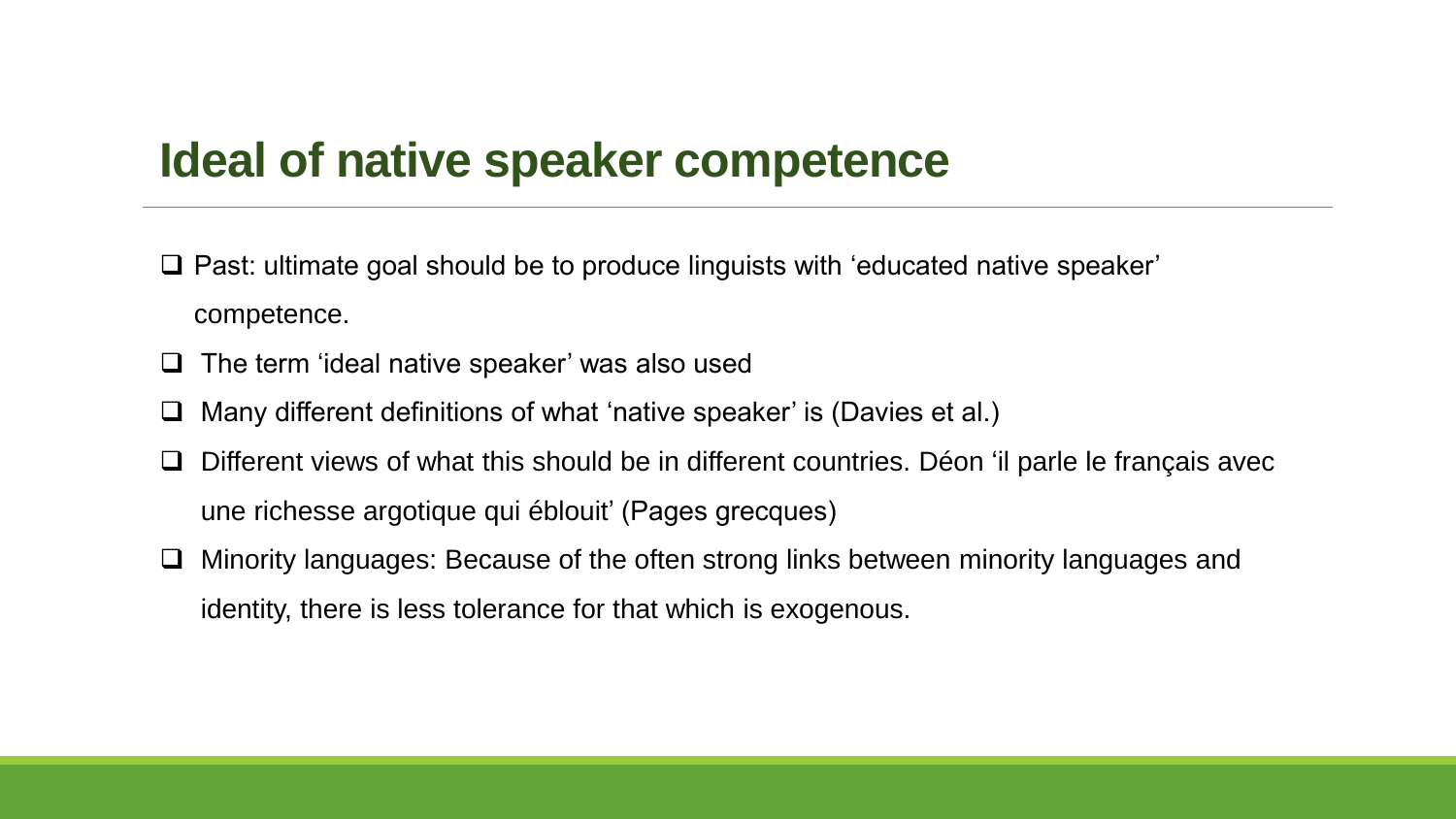# **CEFR**

❑ The 'Can do' definitions go some way to departing from this. Proficiency rather than deficiency

❑ CEFR is not a standardization tool (CV)

❑ The co-construction of meaning (CV)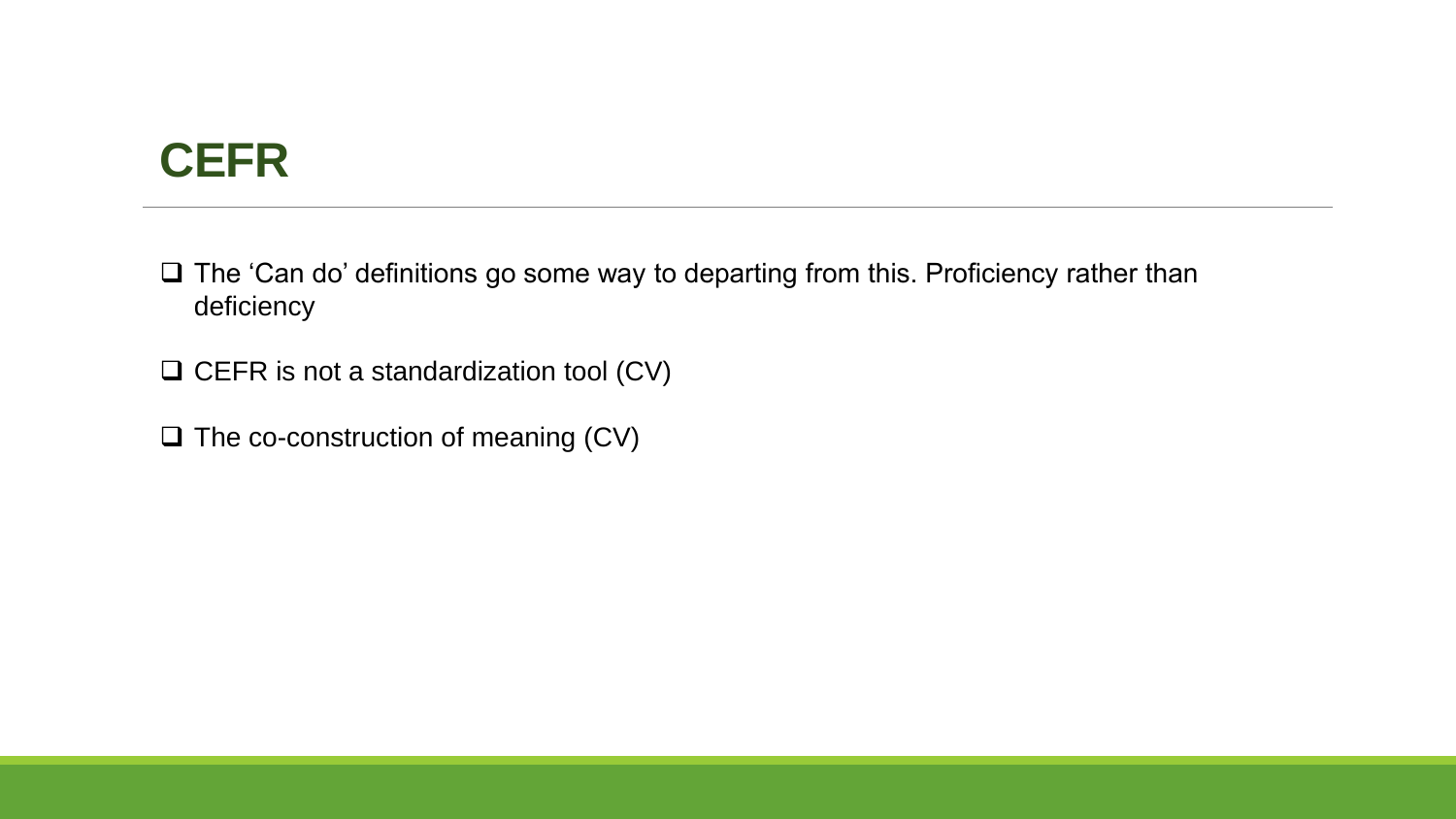# **Tyranny of native speaker competence**

❑ Balanced bilinguals, if they exist, are very rare

- ❑ Idealisation of the native speaker as the purest embodiment of the language runs counter to the very principle of plurilingualism, in which interference from other languages forms an important part of the speaker's repertoire.
- ❑ After all, this kind of plurilingualism (polylingualism) has enriched all our languages and continues to do so, perhaps even at a more accelerated rate than heretofore, thanks to the communication revolution.
- ❑ Perhaps the kind of ideal native speaker that we are aiming to produce, or to be, is based on a view that monolingualism is the ideal, that our desire is to produce monolingual speakers of one or more languages.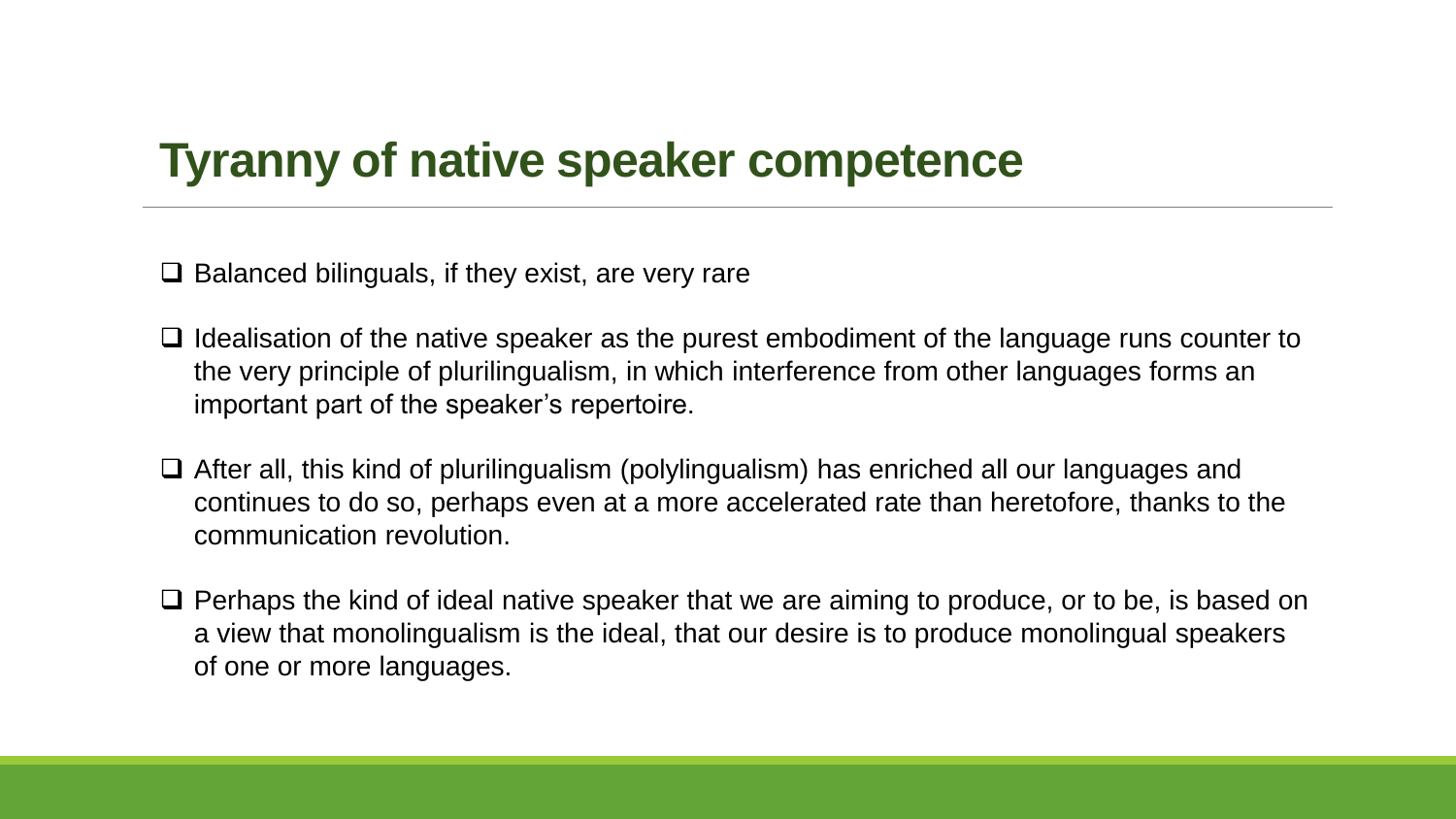# **Plurilingualism**

- ❑ He or she does not keep these languages and cultures in strictly separated mental compartments, but rather builds up a communicative competence to which all knowledge and experience of language contributes and in which languages interrelate and interact. In different situations, a person can call flexibly upon different parts of this competence to achieve effective communication with a particular interlocutor. (CEFR p.4)
- ❑ In a way, plurilingualism, which relies on a repertoire of different languages for communication, is not entirely different from the notion of calque
- ❑ *…one's own language is never a single language: in it there are always survivals of the past and a potential for other-languagedness" (ibid., 66). This diversity, which is always both already present and possible in language, "achieves its full creative consciousness only under conditions of an active polyglossia" ; (at that point) two myths perish simultaneously: the myth of a language that presumes to be the only language, and the myth of a language that presumes to be completely unified"* Polezzi quoting Bahktin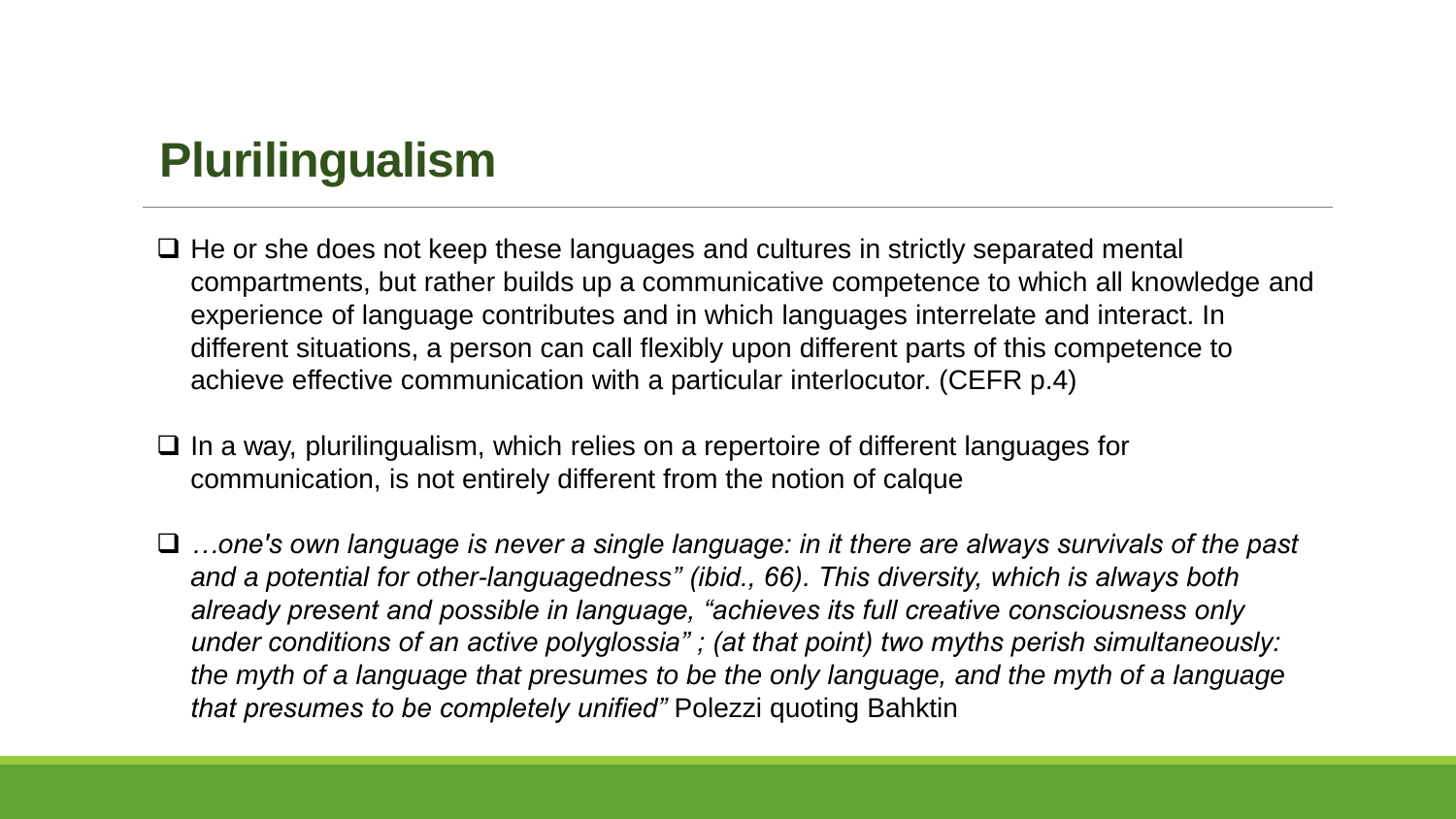# **To sum up…**

There is population out there of speakers, who are able to perform in the L2 in a professional or social situation at a relatively high level, having recourse to their language repertoire, but whose linguistic performances would not meet criteria laid down in most formal language tests.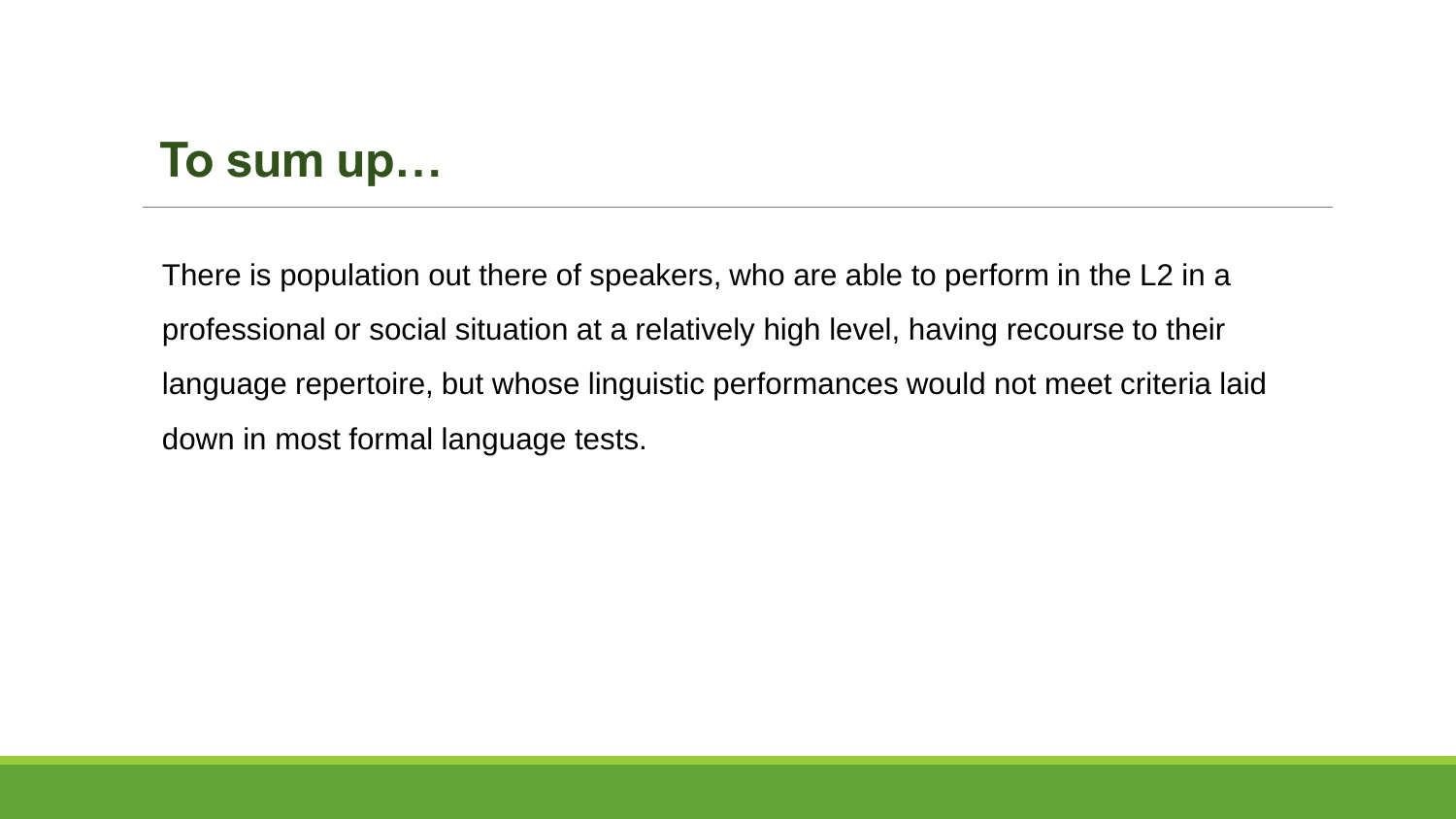# **Questions**

- ❑ If there is no such thing as a pure language, should we therefore not produce a kind of test which acknowledges those who have learned the language in a professional or social context, who can communicate fluently and effectively but not academically, with limited grammatical accuracy, and non-native accent?
- ❑ In an age where democratisation of the media is a fact of life and lower registers are to be heard constantly, is our kind of language testing out of date?
- ❑ In an era of perennial migration, is the notion of the ideal speaker not unacceptable?
- ❑ In the case of minority languages, is it time to encourage more learners by acknowledging different kinds of speakers?
- $\Box$  Is it time for a new kind of language test for a globalised, post-literate age?